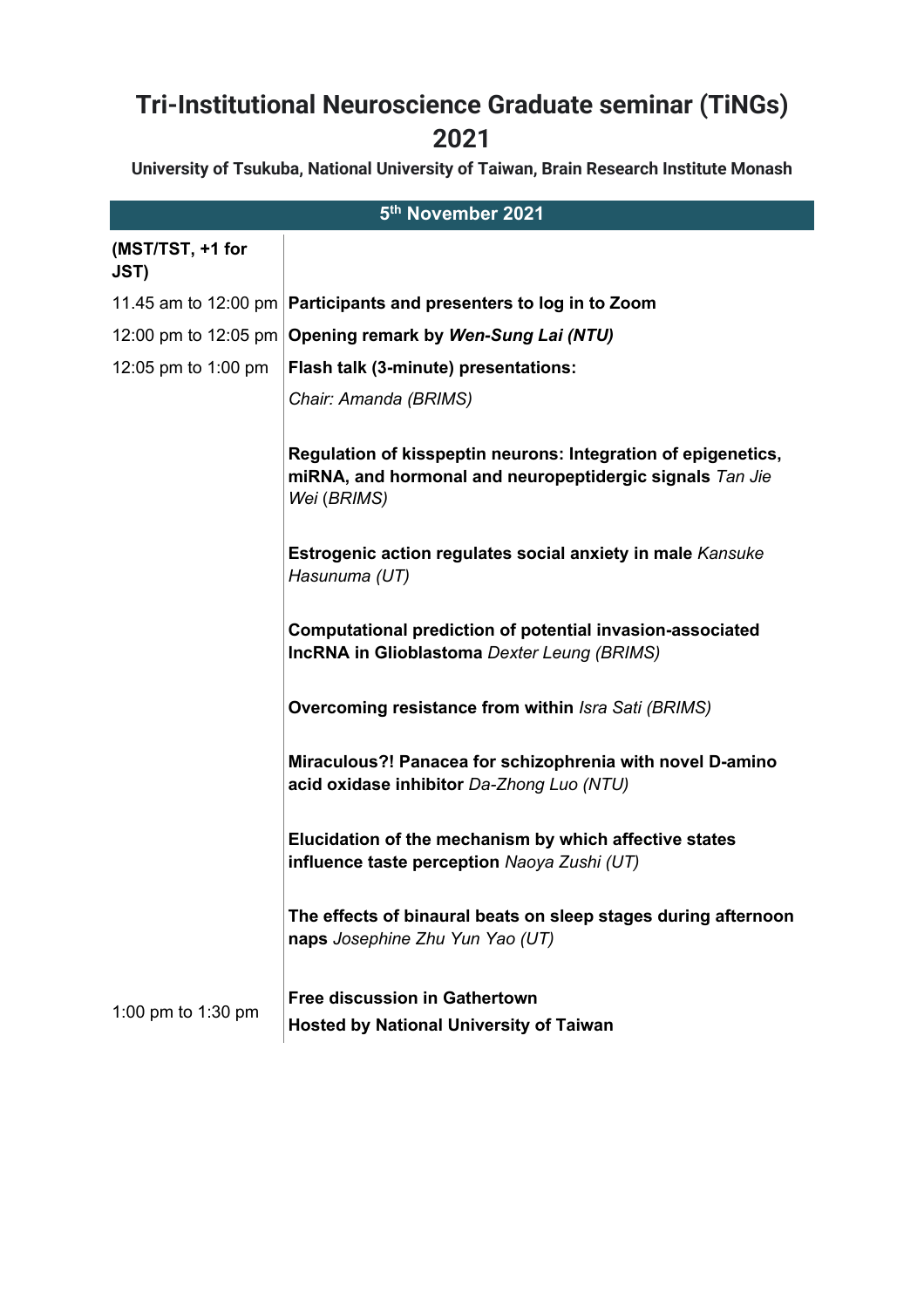| 12th November 2021              |                                                                                                                                                                                                                                                                |  |
|---------------------------------|----------------------------------------------------------------------------------------------------------------------------------------------------------------------------------------------------------------------------------------------------------------|--|
| (MST/TST, +1 for<br><b>JST)</b> |                                                                                                                                                                                                                                                                |  |
| 11.45 am to 12:00 pm            | Participants and presenters to log in to Zoom                                                                                                                                                                                                                  |  |
| 12:00 pm to 12:05 pm            | <b>Opening remark by Tomoko Soga (BRIMS)</b>                                                                                                                                                                                                                   |  |
| 12:05 pm to 1:00 pm             | Flash talk (3-minute) presentations:<br>Chair: Da-Zhong (NTU)                                                                                                                                                                                                  |  |
|                                 | How does gene-environment interaction contribute to the<br>pathogenesis of schizophrenia? - investigating the epistatic<br>interactions between Poly(I:C)-induced maternal immune<br>activation and serine racemase mutations in mice Yuen Yuen,<br>Chen (NTU) |  |
|                                 | Constructing adjustment disorder model in rodent and the<br>elucidation in the neural mechanisms Seita Nakazawa (UT)                                                                                                                                           |  |
|                                 | The effects of deep cerebellar nuclei optogenetic stimulation<br>on social interaction of mice Yi-Ting Lin (NTU)                                                                                                                                               |  |
|                                 | The effect of motor training on neonatal hypoxic ischemia in<br>rat Daitchi Goto (UT)                                                                                                                                                                          |  |
|                                 | Cell death mechanisms induced by chrysin and lentinan in<br>comparison to temozolomide in glioblastoma Ayesha Atiq<br>(BRIMS)                                                                                                                                  |  |
|                                 | <b>Orexin and fear in the habenula Elisha Rashid (BRIMS)</b>                                                                                                                                                                                                   |  |
|                                 | Habenula: A possible link between stress and aging? Nicola Lai<br>(BRIMS)                                                                                                                                                                                      |  |
|                                 | The effect of reminiscence with quizzes for people with<br>dementia: a preliminary study Limin Hoang (UT)                                                                                                                                                      |  |
| 1:00 pm to 1:30 pm              | <b>Free discussion in Gathertown</b>                                                                                                                                                                                                                           |  |
|                                 | Hosted by Brain Research Institute Monash (BRIMS)                                                                                                                                                                                                              |  |